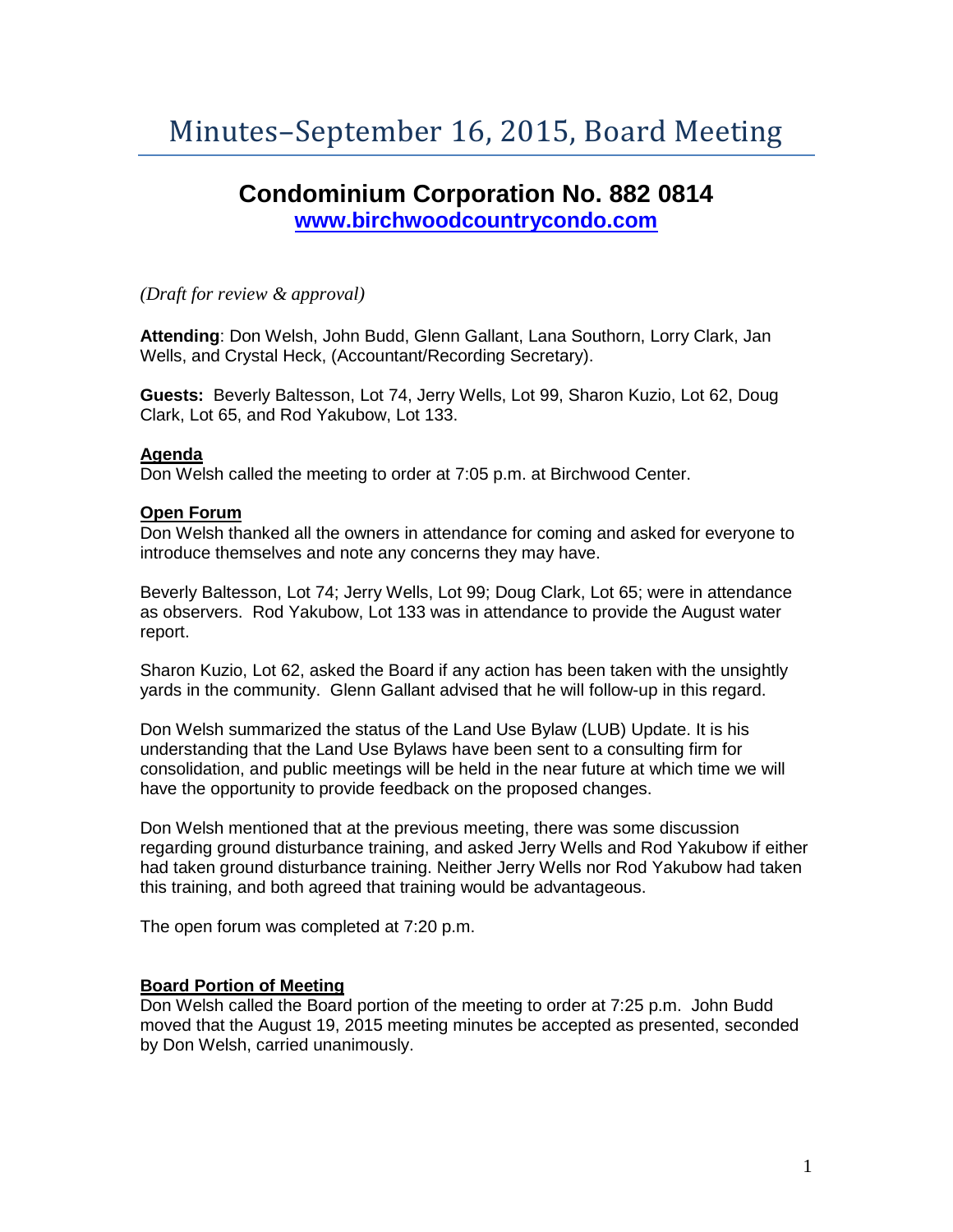# **Water Report**

Rod Yakubow submitted the August reports including water usage for filing. Water usage for August was a total of 280,129 gallons, and 20.25 gallons of Chlorine were used. He mentioned that the recent rain has helped to lower the water usage in the community. Rod Yakubow stated that he looked into the low water pressure in Cedar Glen. He made some adjustments, and the water pressure seems to be normal at present. Rod Yakubow suggested that if owners are having problems there may be a buildup of soda in the fixtures, CLR would clear the fixtures and could help with the pressure. Shawn Little advised that he felt that the pressure has increased at his home after Rod Yakubow made the adjustments.

## **Site Services**

Bruce Swanston was not in attendance. Glen Gallant submitted an update. Ten loads of gravel have been purchased and spread in the areas needing gravel. The blade for the Kubota has arrived, and a new valve installed. Rebar was kindly donated to the Condominium Corporation by Jerry and Betty Baskey, Lot 21, and will be placed with the white posts at the end of the culverts. This donation is greatly appreciated. The fuel tank has been moved to the renovated shed. Glenn Gallant reported that the community roads are ready for winter.

Glenn Gallant wanted to remind owners that the dumpster is a privilege. He stated that garbage bags have left outside the bin, and this has created problems with birds and animals getting into them, and spreading garbage. Another problem is unwanted items being left at the dumpster. Both situations are creating more work and time for the Site Services Manager in keeping the area clean. Cameras have been placed in the area.

# **Financial Report**

Crystal Heck Submitted the July financial reports. Crystal Heck sent out overdue notices to owners who are currently in arrears.

**Brazeau County Liaison** – Lorry Clark reminded the Board that Anthony Heinrich will call about the public meetings dates regarding the Land Use Bylaw Update, in order for the Board to make plans to attend.

**BW Enhancement Projects committee –** Swing set has been repaired. The weeds will be dealt with next spring, because of the lateness of the season.

# **Old Business**

**Site Services Contract.** Don Welsh and Jan Wells will meet with Bruce Swanston to discuss updating the contract to reflect the change in ownership of the Kubota, and clarification with respect to snow removal. A backup for Site Services Manager is also a concern, and the Board will look into this need.

**Training and Safety**. Don Welsh will look into the cost and availability of ground disturbance training for Jerry Wells and Rod Yakubow. Glenn Gallant will follow-up with the welder regarding construction of a "shoring device" for safety purposes when there is danger of collapse during repairs that require excavation.